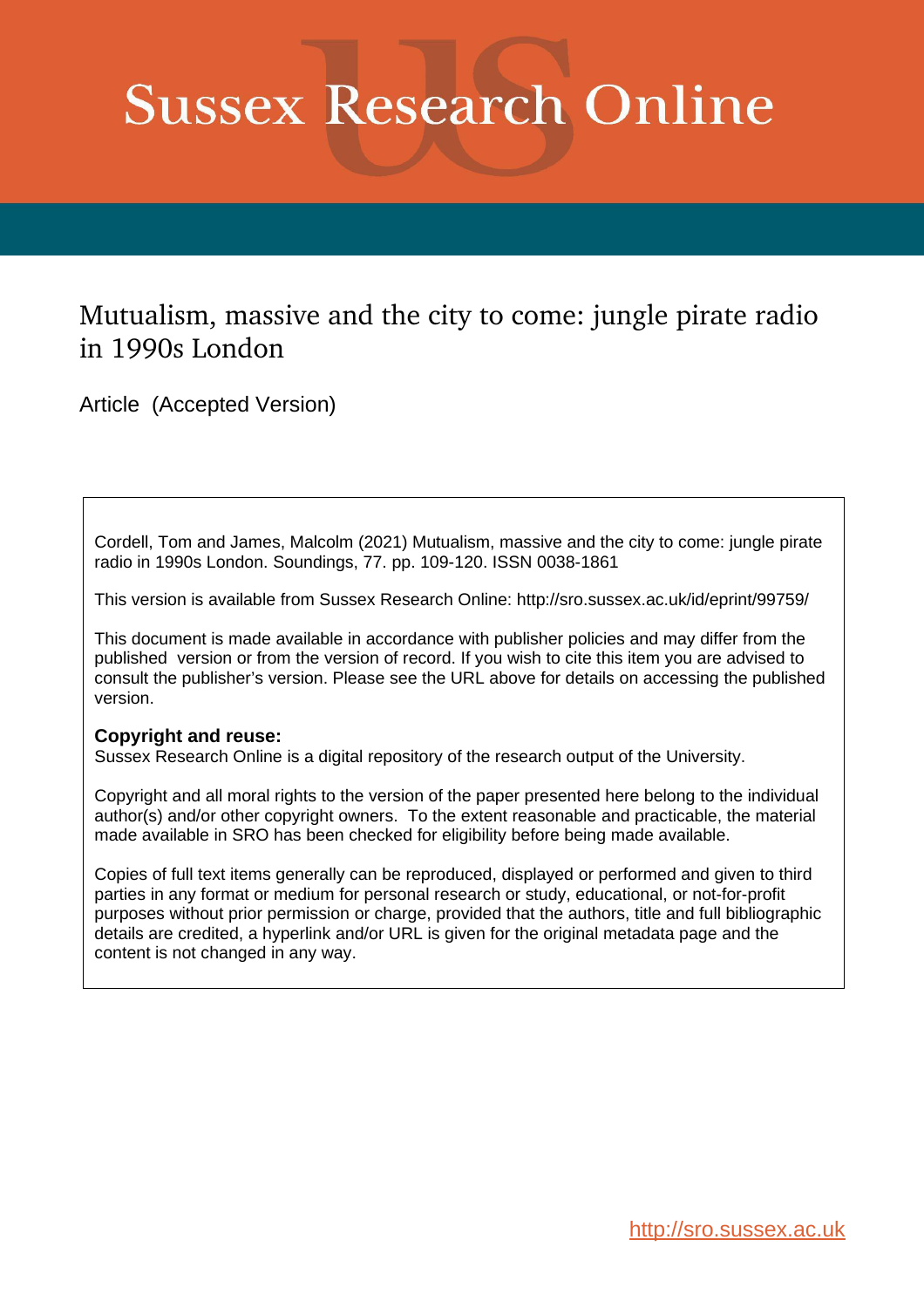# **Mutualism, massive and the city to come: Jungle Pirate Radio in 1990s London Tom Cordell and Malcolm James**

One icy Friday in December 1991 Londoners woke up to find themselves breathing in a throwback from the city's past. Overnight, a thick toxic smog had wrapped itself around the city, covering the streets and reaching out into the countryside, where it was held in by the chalk hills that edge the capital's sprawl.

The smog had arrived at an unrelentingly grim time for London. The demonic energy of the 1980s had run dry, leaving a town mired in the depths of recession. Alongside daily reports of lay-offs and corruption, national news obsessively gazed backwards, cycling through highlights of the Second World War as each reached its fiftieth anniversary.

Meanwhile, what felt like - but was *never* called - a war, dragged on, as Irish Republicans attempted to bomb the British out of their centuries-long occupation of Ireland. By the time the smog had cleared on the following Monday, there had been three more IRA attacks on the capital, bringing that year's total in the city to seventeen. London seemed unable to escape its past: exhausted patriotic mythology clashing with the reality of a post-industrial city living though the fag end of a colonial war.

#### Pic 2 A city with no vision for the future insert near here

But that weekend, creeping through the empty spaces of London and the surrounding countryside, were radio waves carrying fragments of the future. Anyone flicking across their FM dial could hear it in the gaps between the BBC and commercial stations - the Friday-to-Sunday broadcasts of a new kind of music, illegally beamed across the city from improvised studios in empty flats, via aerials on tower block rooftops. A unique sound - breakbeats, live spoken vocals, and bass lines. Jungle!

Hertfordshire massive, Dulwich massive, wicked reception in that part of town; Stratford massive, Ilford massive, picking it up good over the east region. Bigging up Antony and Amy, bigging up Nicky, not forgetting Danny … This one goes out to the Capital.

> DJs Remarc and Flirt, on Weekend Rush, 104.3FM, 1993

#### **From the ruins of social democracy**

All of the youth shall witness the day that Babylon shall fall Sampled in Splash – Babylon, 1994 (from the film *Rockers*, 1978)

If the London of jungle music was riven with decay, then the origins of that rot were political. Over a decade, Thatcherite politics had eroded the institutions of post-WW2 social democracy promoting in its place a new economic model based on large scale privatisation of state-owned industries, deregulation of business and finance, reduced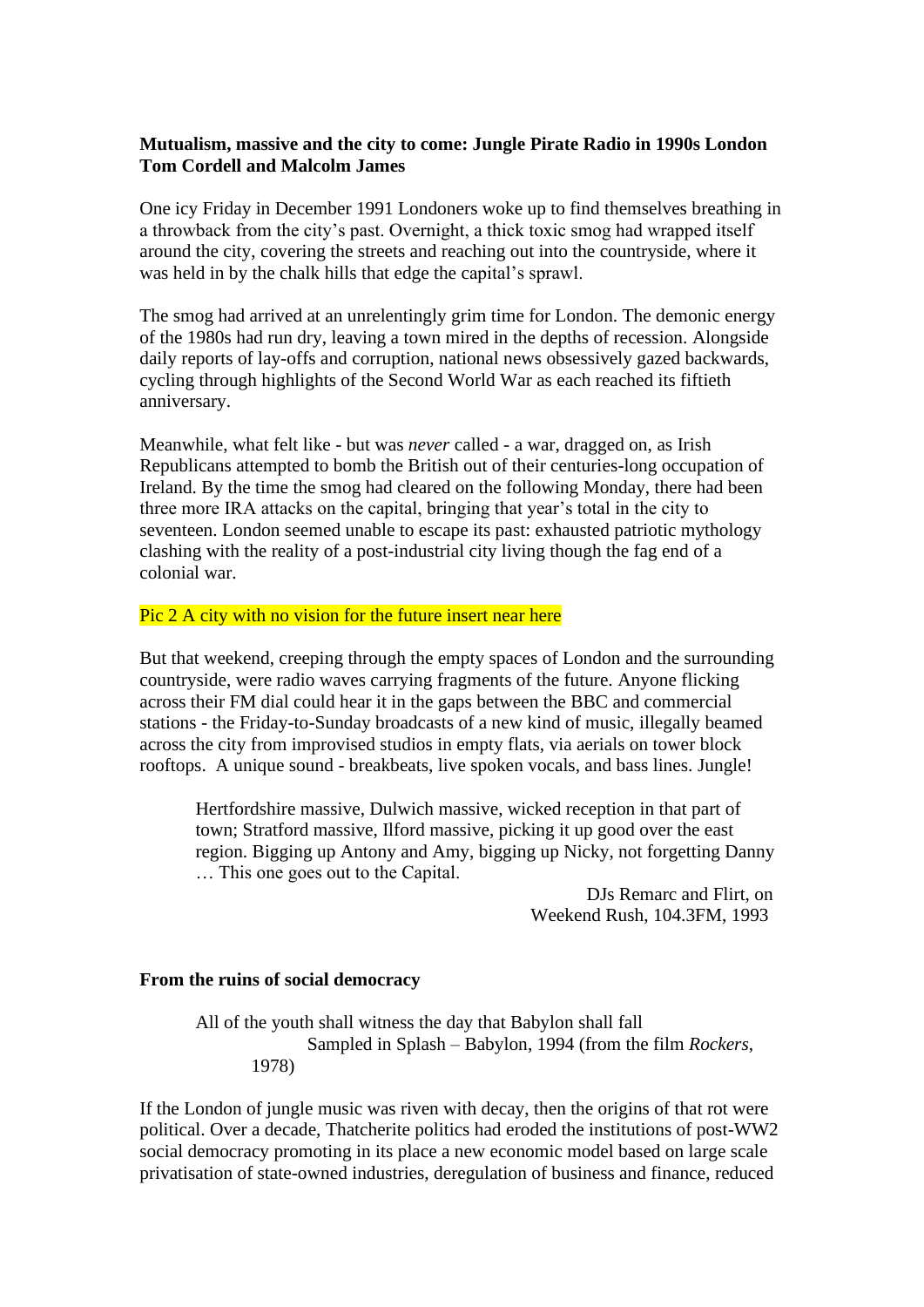state expenditure, all alongside tax cuts for the rich. Skilled industrial jobs were replaced with non-unionised low paid, low-skill service-sector work concentrated in the south east of England. Many of these policies were learnt from Enoch Powell, an ambitious sometime Tory politician who, from the 1960s, had promoted them under the banner of "free market economics", today better known as 'neoliberalism'.

Powell's economic vision - shaped by his membership of the neoliberal incubator group the Mont Pelerin Society - was a hard sell in the social democracy of the post-WW2 era. It after all threatened to destroy the security and affluence of large numbers of voters. But Powell's ideas gained traction, tapping into national melancholia, and appealing to white England's anxieties around the loss of Britannia and the reversal of imperial rule. Placing himself in the role of a prophet, Powell insisted that the inner cities were the breeding grounds for a forthcoming catastrophe, when black migrants from the Caribbean and south Asia would rise up and overthrow the 'white man'.<sup>i</sup>

Margaret Thatcher continued Powell's legacy. She invoked the racist terror myth of the inner-city to excite the bigotries of her largely suburban and market town electors, and appealed to law, order and hostility against outsiders and disrupters to win support for a set of policies which would accentuate inequality in British society.<sup>ii</sup>

# *Pic 3 Inner city riots became a formative feature of life for Londoners. Brixton Riots 1981. Picture: Kim Aldis CC license Insert near here*

Organised working-class power presented a barrier to this vision, and to overcome it, Thatcher's government worked to destroy the manufacturing sector of the economy and its unionised workforce. The outcome was mass unemployment, and the devastation of working-class communities across the country, including in many inner-city areas. That economic cosh was backed with violence from an increasingly militarised police force, directed at black and working-class urban communities. The ensuing riots became a formative feature of life for Londoners, Brummies, Liverpudlians and Bristolians, as well as becoming fodder for near-daily national television reports of conflict between state and denizen - spectacles that helped to reinforce Thatcher's electoral power.

By the early 1990s, most forms of organised resistance to Thatcherism had been defeated, yet much of the social-democratic fabric remained - in particular a benefits system significantly more generous than today, and large amounts of low-cost and secure council housing. These remnants made it possible for many young Londoners to live with some detachment from the intense demands of the world of work, and to refocus their lives around social bonds often built around cultural tastes. Jungle was the defining musical culture of this young London.

To the suburban Tory voters who'd backed Thatcher and her successor John Major, the tower block - run by socialist councils and home to multiracial working-class communities - became the symbol of all that was wrong with Britain. But jungle pirate radio flipped that symbolism on its head, appropriating the tower block as the locus of an alternative cultural infrastructure, for the people of the inner city demonised by mainstream politics.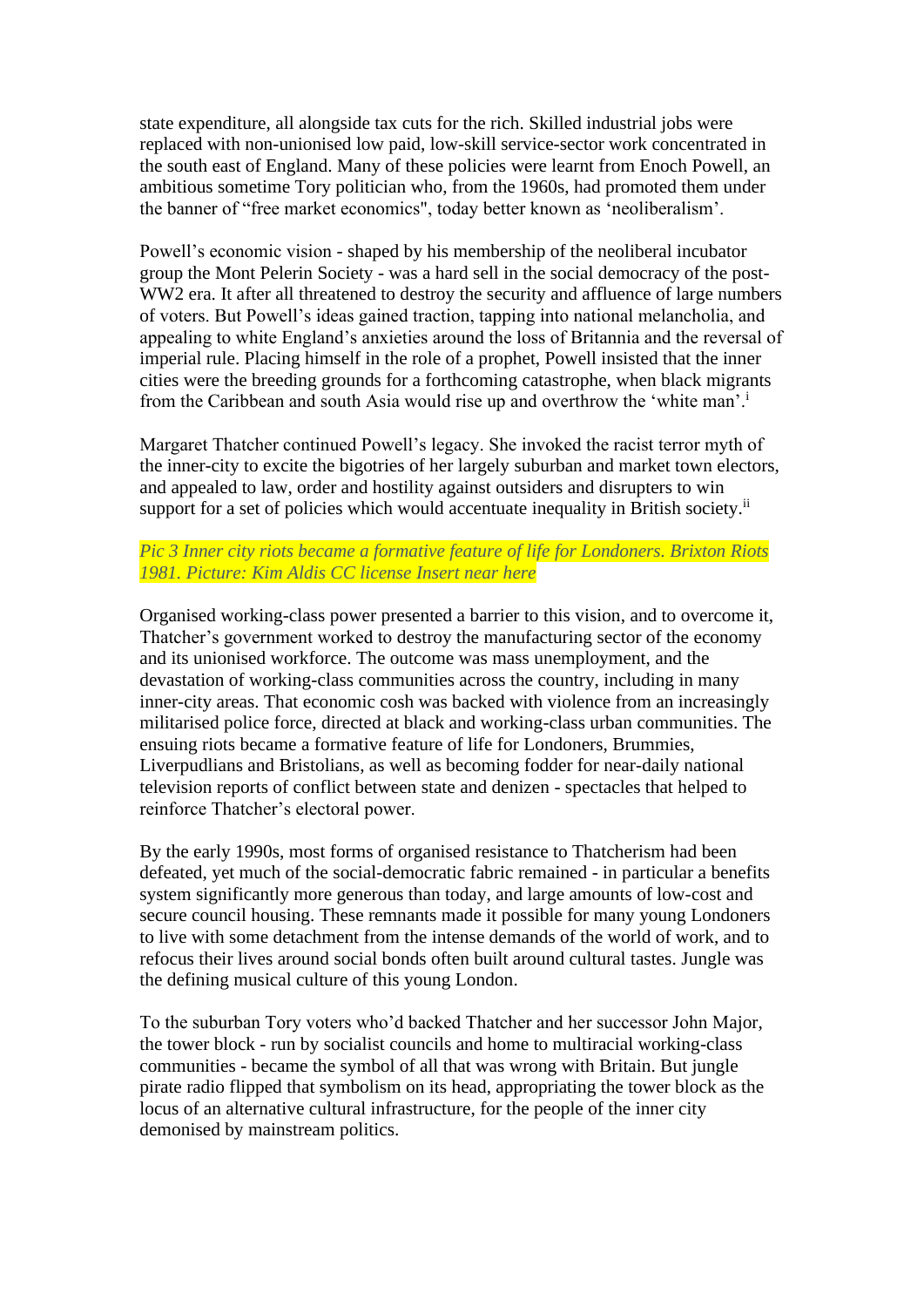Jungle pirate radio both charged and reached beyond the grimness of the early 1990s, side-stepping the London of finance, media and political power to speak to an audience of young, multi-ethnic and predominantly working-class Londoners on their own terms. Reaching across the city into the privatised spaces of a generation - cars, teenage bedrooms and prison cells - it re-assembled urban society into a place that was less 'Capital' and more 'London Town'.

*Pic 4 Pirate tower over the city insert near here*

It sounded like London, it sounded like us. We were hooked … The Weekend Rush 92.3FM crew, MC Shabba, Dollars MC, Shockin and a bunch of others … referenced places we knew, things we were growing up with, even mentioned people's names we were familiar with, even if it was just a shout out on the radio.

DJ Target 2018, p19iii

South London crews, all the HMPs giving you respect. MC Evil B Rude FM 1996

There had been UK pirate radio before - broadcast from ships in the 1960s, and later from illicit land-based transmitters - satisfying a need for greater musical choice than provided by regulated radio. Legislating against radio piracy, the 1990 Broadcasting Act responded in characteristically Thatcherite manner to the demand for this kind of radio by encouraging private companies to open new stations funded by advertising. The result was a proliferation of identical sounds shaped by commercial needs. Jungle pirate radio rejected this sterile commercial logic. Instead, it pioneered new forms of low-cost cultural production rooted in community and place, speaking to an urban audience that did not have the spending power needed to attract mainstream advertisers.

Jungle pirate radio emerged just as newly affordable technology - pagers and mobile phones - made it possible for the pirates to establish two-way connections with their audience, relayed through the radio studio - in what can be seen as a pre-figuring of social media. From testing the reach of the signal to complex dialogues, this connectivity came to define youth culture - a stream of shout-outs to listeners who'd called in, name-checking their locations, defining the boundaries of an alternative A-Z and a new constituency called the 'massive'. Each station had its own identity reflecting the varied texture of London north, south, east, and west.

#### **High frequency, low bandwidth**

We will control all that you see and hear. Sampled in *Controllin On Remand*, 1993 (from *The Outer Limits* tv

series)

*Pic 5 Call and response: DJ, MC, and the massive insert near here*

Jungle pirate radio was precious. With shows live, fleeting and prone to being taken off-air by the Department of Trade and Industry (DTI), every FM broadcast was eagerly anticipated. Across London each weekend, thousands of Junglists hung over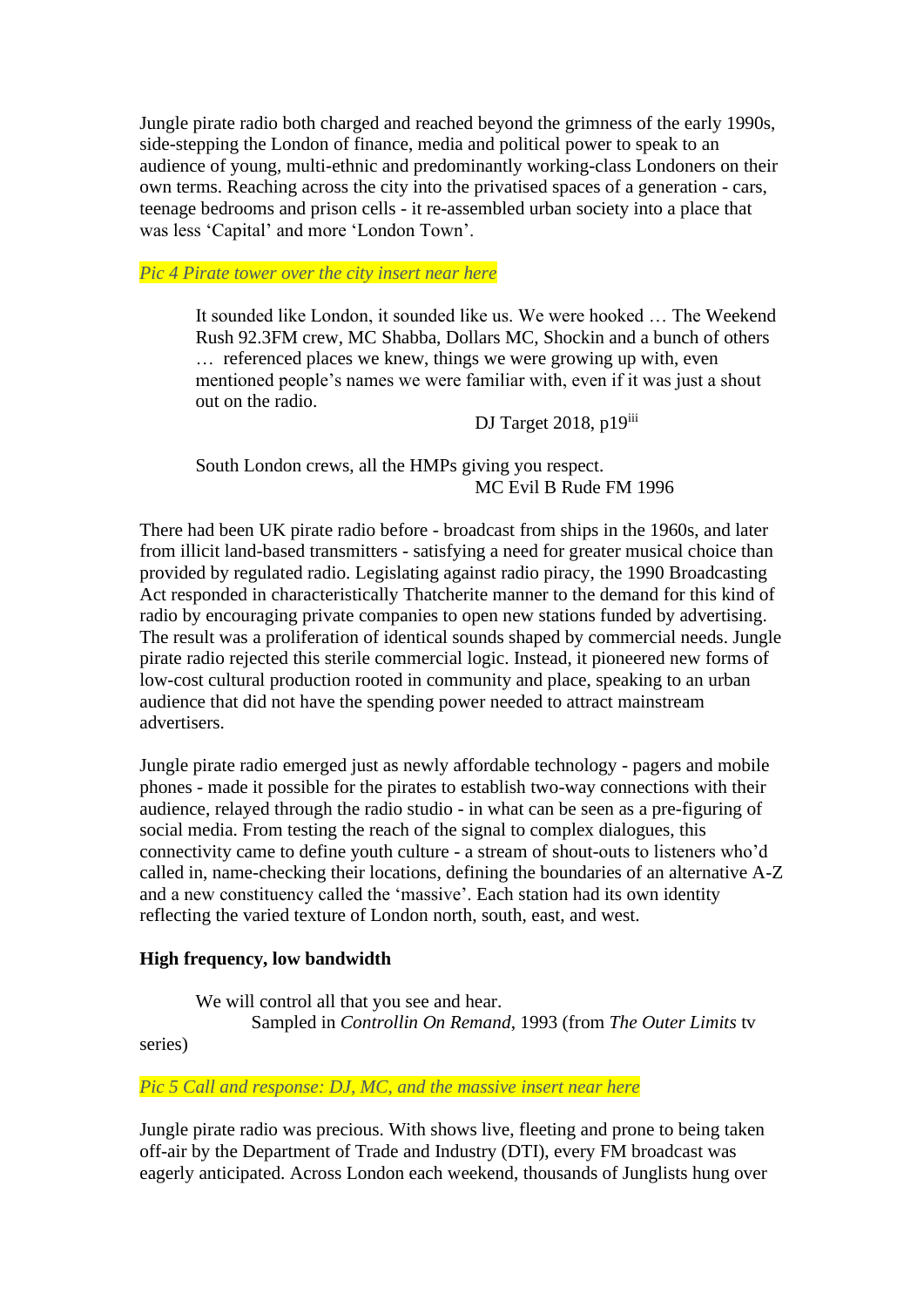their cassette machines ready to record Kool FM's 'Friday night slam'. The one-off character of live radio gave cassette recordings added object value. Monday, walking to school, the recorded tape weighed expectantly in the pocket before beginning its journey in the sharing and copying economy of friends. The tapes were sometimes played to groups through a traditional hifi and speakers but most often they were played on a device that (like Thatcherism) had launched in 1979, the pocket-sized cassette player with earphones - generally known as the Walkman. The carnivorous effects of early Walkmans had to be routinely mitigated by using a pencil to twist chewed tapes back to life. Echoing the era's political direction, the Walkman enabled the privatisation of the once collective experience of listening to music, and the cassette tape's movement between collective and individual listening modes mirrored the transitional state of 1990s urban society.iv

Mid-week there was no choice but to listen to whatever music was at hand. Trips to friends' houses became a musical and cultural education: Stevie Wonder, Stan Getz, Jimmy Cliff, Dennis Brown, Fela Kuti, hip hop and soul told stories of families, and of unrelated cultural circuits, as music was shared. Listening to vinyl records on these visits mapped a knowledge of the musical migrations that had shaped the city and its periphery.

Jungle embodied that experience. Born in the 1960s and 1970s, many key players such as DJ Hype, Paul Chambers, Congo Natty, and Fabio and Grooverider - had previously played reggae, dub, hip hop, rave, soul, and funk on an older generation of pirate stations, as well as on live sound systems. Jungle was the composite of these predominantly black sounds and the diasporic tastes of city and suburban communities, overlaid onto beats that unified the fragmentary sources into a continuous flow that ran at the speed of the future city. Samples referenced old sci-fi shows, Westerns, gangster and teen movies from the States, as well as films from a broader global perspective then rarely seen on British television - kung fu films from Hong Kong, and the rebel outputs of *The Harder they Come* Jamaica. Alongside gunshot samples and gun play track titles, they celebrated rebel masculinity. All that was over-laid, particularly on pirate radio, with a fixative of male popular cultural commentary in which Martin Scorsese films were digested alongside Michael Jordan feats and Premier League football scores.

#### **The force is electric**

Alarming evidence of the lengths radio pirates have taken to protect their stations. They've turned the tops of tower blocks into fortresses. Police and council officials made the discovery when they tried to break into an apparently empty council flat in Hackney, in Hackney, in Hackney ITV news report sampled by Dica & Ben Intellect, 'Can't stop the Pirates', *Weekend Rush Part IV*, 1993

Weekend Rush was one of the earliest jungle pirates - an ironic name in 1990s London, where the law still enforced boredom on Sundays by demanding the closure of shops and pubs. It was based at the edge of Hackney Downs, on the Nightingale Estate - a typical late-1960s inner-city council estate with six 21-storey tower blocks surrounded by low-rise housing. Decaying through poor maintenance and management, the estate was a relic of the last concerted effort to modernise urban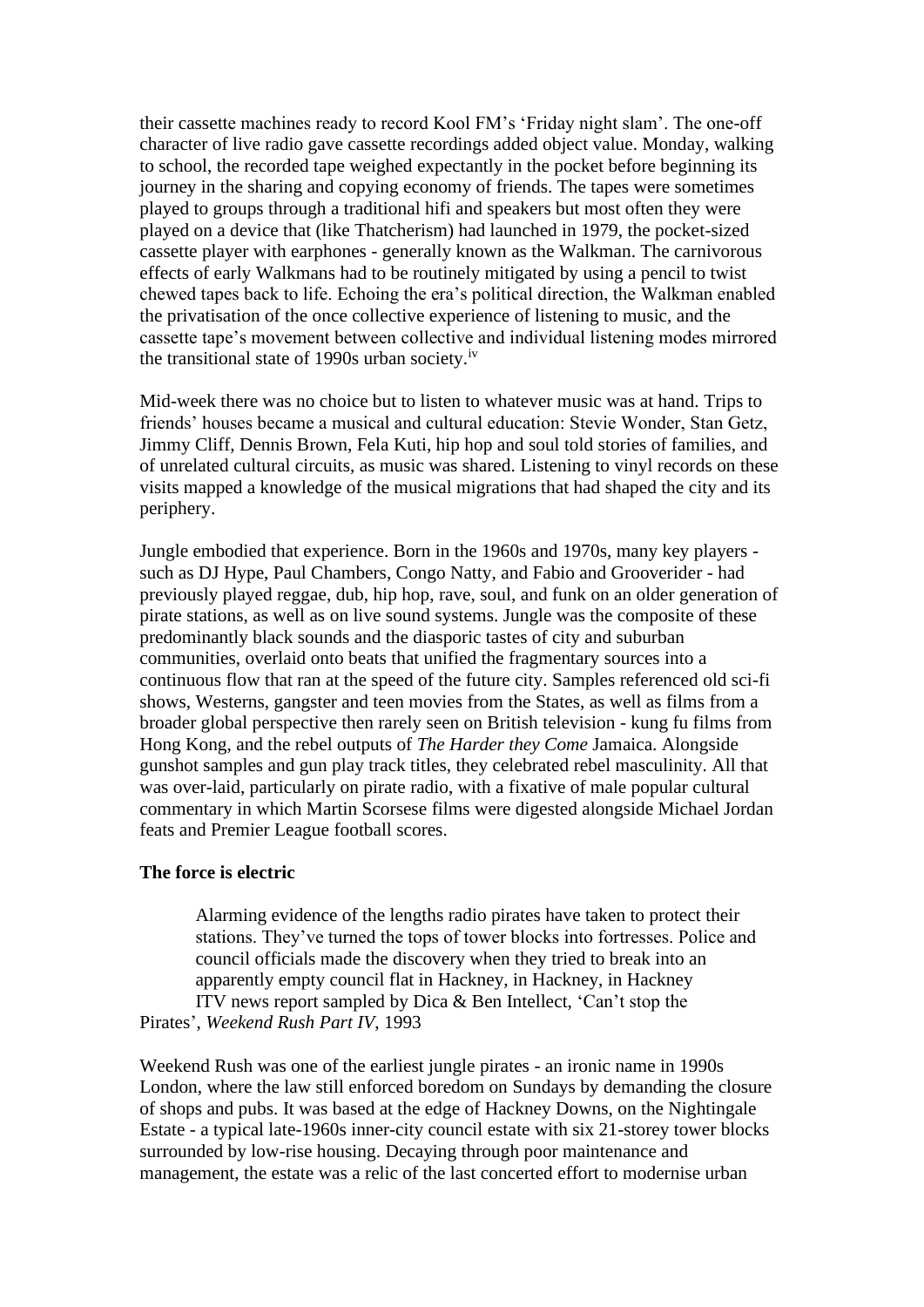Britain three decades before. Through the 1980s and 1990s the area had been devastated by recession and its aftermath, with unemployment running at over 20 per cent - and double that for black residents.

# Pic 6 Nightingale estate, Hackney. Image courtesy Prof Miles Glendinning insert near here

If 1990s London was grim, Weekend Rush definitely wasn't. An old off-air tape recording from December 1992, of DJ Remarc's twentieth birthday, encapsulates the humour of the time - a bunch of young men in the studio mucking around and taking the piss out of each other; reflecting London humour back to their listeners.

In July 1993, TV and newspapers splashed the story of a raid on Weekend Rush by the combined forces of the Metropolitan Police, Hackney Council and the DTI. In the TV report, an officer at Stoke Newington police station alleges that the pirates are operating as cover for organised drug crime. The next weekend another Hackney pirate, Kool FM, responded:

You'd think the Hackney Gazette would have something better to write about … And the Evening Standard. So much wicked things happening in the world and you're writing shit like that. You're a bunch of jokers!

Two months later the Met was forced to admit that bent officers at nearby Stoke Newington station had been routinely fitting up innocent black residents for drugs offences, with officers themselves suppling heroin and crack across Hackney.

Towards the end of the year, BBC's Arena strand broadcast *Radio Night*. Sat within the celebration of formal, national radio was a 15-minute film about Weekend Rush (in the introduction, host David Attenborough sighed at its very mention). Cutting from news footage of the July raid to a jungle remix sampling the same TV report, director Nigel Finch peeled back the layers of dishonest media and police mythmaking to give rare voice to the pirates. One interviewee explained:

There ain't one station out there that gives people what they want. Not one legal station plays the music that we wanna play … if I was making a load of money [from organised crime], I wouldn't be dressed like this for starters; wouldn't be living 'round this area, wouldn't even be in this area.

Shot with the Nightingale's six towers as a backdrop, Rush's MC Gaffa told the viewers:

Most of us round here, the only thing we got in Hackney is music. Everyone in Hackney is talented, but no one has got nothing in Hackney. There's a load of musicians, there's a load of DJs, there's a load of footballers, there's loads of sportsmen in Hackney, but cos we don't get a chance to do something, now we're doing something off our own steam, our own back, we get cut down for it, saying we're dealing with big drugs and big corporations. It's all pony. Pony.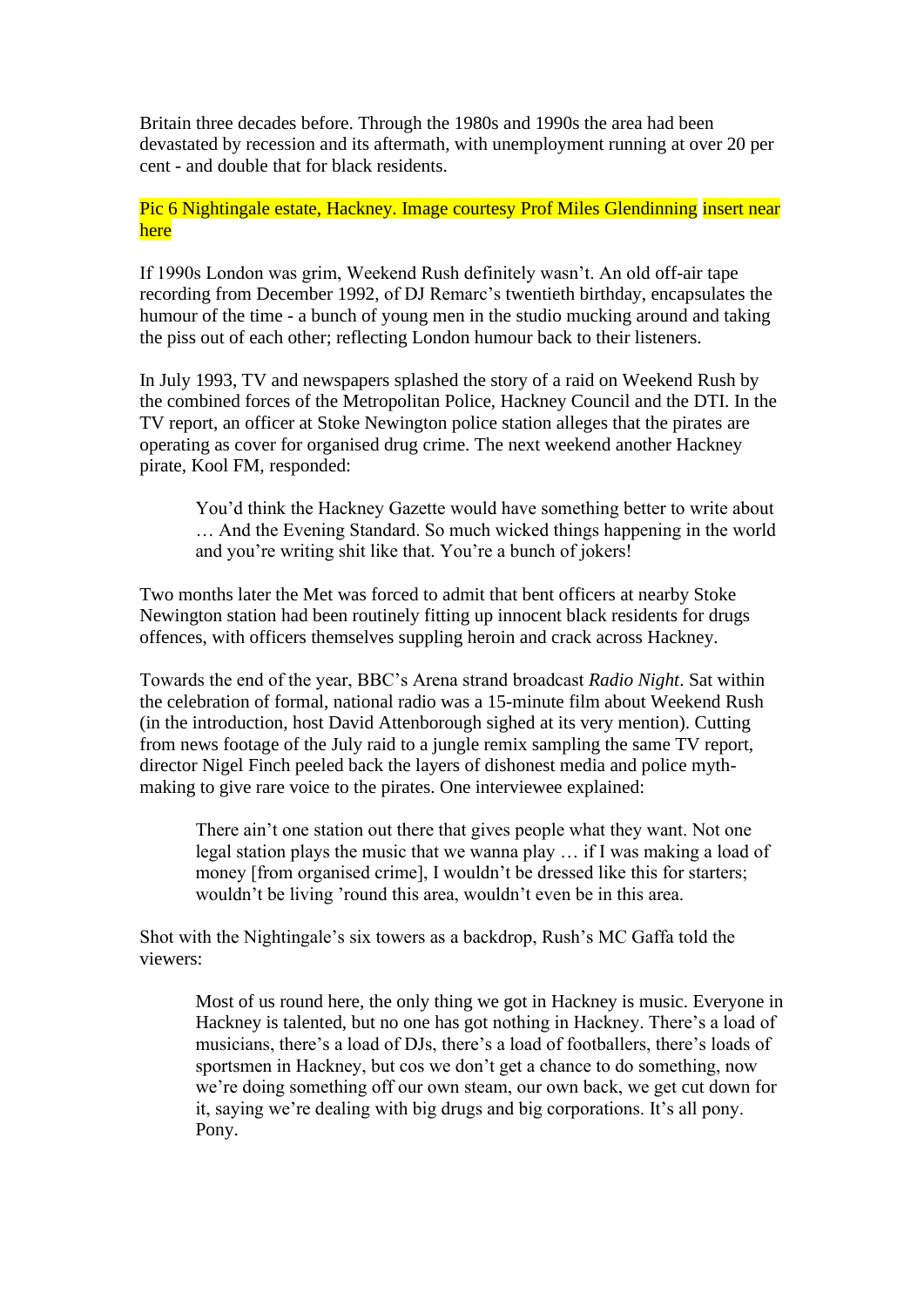#### **Inna year 3000**

Pirate radio had defined a new ethereal territory for London, but it was at raves that the massive forged a new social order in the flesh, as legal and illegal parties rose up in the city's dead zones. Abandoned meat warehouses, nursing homes, cinemas and music halls (sites of former industry, welfare and leisure) were appropriated in defiance of Thatcher and Powell's vision of the inner city. The rave, like pirate radio, incubated a collective London, subverting individualism at 160bpm. At its best, it pioneered a model of urban coexistence, indifferent to difference, binding the Junglist massive together in rhythms of catharsis and pleasure, faster than the capitalist speeds of the time. With the collective energy often but not always reinforced through Ecstasy - which enhanced empathy and diminished ego - the rave functioned as a palliative for the pain of a society being dragged from collectivism to individualism.

#### Pic 6 Jungle rave, 1990s insert near here

As the 1990s rolled on, Jungle's celebration of the London unloved by the mainstream became ubiquitous.

Enter I am the Don, Enter with some new slam, up to Stoke Newington, Clapton, Dalston, hold up your hand from Tottenham... pick up the crew from west London, pick up the crew from south London, pick up the crew from Brixton, Croydon, Peckham … Hack-a-ney, Finsbury, Highbury, Piccadilly, right on the mic is Shabba D, on the way to Battersea, L-O-N----- D-O-N … MC Shabba D, One Nation NYE 1997

By the late 1990s, the urban terrain was changing. Gradually, the high-rise council blocks integral to pirate radio transmission were being demolished. As a Hackney Council representative interviewed in the 1993 Arena documentary made clear, eliminating the pirates was one of the objectives: 'We have plans for the [Nightingale] estate, we have plans for regeneration … And I'm afraid that pirate radio stations are not going to succeed here.'

In 1997, Tony Blair's New Labour came to power, promising to rescue the inner city from decay. The razing of council estates and former industrial land continued; a tabula rasa policy in which private developers were now invited to profit from association with 'urban' culture, the sanitisation of the city and ever-increasing property prices. The myths of rebirth and the symbolism of safe urban chic drew in the middle classes to curtail the vibrance they otherwise fetishised. The roll call of places name-checked in pirate shoutouts to Clapton Park, Pembury, Packington, Holly Street and Stonebridge were now debris in a capital flow. And as the urban fabric was reshaped, so the inner-city population that made up the junglist massive were diffused and displaced by an influx of young professionals from the suburbs and shires.